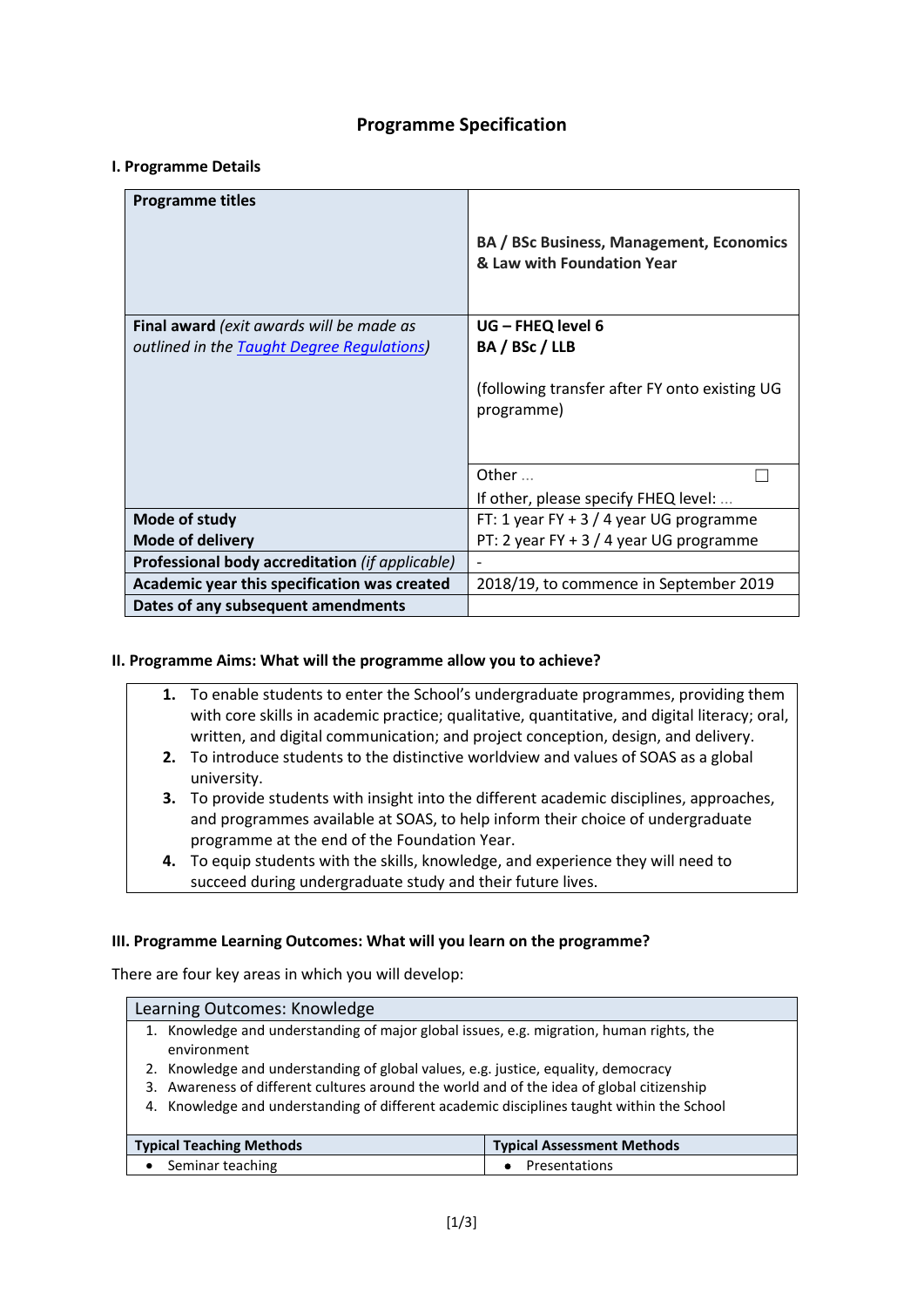• Lecture teaching • Compulsory modules 'The World from SOAS' and 'Introduction to Social Sciences, Arts & Humanities' / 'Business, Management, Economics & Law' • Class participation • Group project work • Short written assignments • Digital portfolios • Unseen Examination

| Learning Outcomes: Intellectual (thinking) skills                                                          |                                                               |                                                                                                          |
|------------------------------------------------------------------------------------------------------------|---------------------------------------------------------------|----------------------------------------------------------------------------------------------------------|
| One of key aims of the FY is to equip students with the skills required for UG study. Intellectual skills: |                                                               |                                                                                                          |
| 1.                                                                                                         | Critical thinking                                             |                                                                                                          |
| 2.                                                                                                         | Qualitative analysis                                          |                                                                                                          |
| 3.                                                                                                         | Quantitative analysis                                         |                                                                                                          |
|                                                                                                            | 4. Cultural fluency                                           |                                                                                                          |
| 5.<br>Ability to understand and reflect on their own identities in learning and working contexts           |                                                               |                                                                                                          |
|                                                                                                            | <b>Typical Teaching Methods</b>                               | <b>Typical Assessment Methods</b>                                                                        |
|                                                                                                            | Seminar teaching                                              | Supported academic project (for<br>$\bullet$                                                             |
|                                                                                                            | Lecture teaching                                              | Academic Practice module)                                                                                |
|                                                                                                            | Core module 'Academic Practice'                               | Presentations                                                                                            |
| $\bullet$                                                                                                  | Compulsory modules on 'Working with                           | Class participation<br>$\bullet$                                                                         |
|                                                                                                            | Numbers' and 'Cultural Fluency'                               | Group project work<br>$\bullet$                                                                          |
|                                                                                                            |                                                               | Short written assignments<br>$\bullet$                                                                   |
|                                                                                                            |                                                               | Numeracy exercises<br>٠                                                                                  |
|                                                                                                            |                                                               | <b>Unseen Examination</b>                                                                                |
|                                                                                                            |                                                               |                                                                                                          |
|                                                                                                            | <b>Learning Outcomes: Subject-based practical skills</b>      |                                                                                                          |
|                                                                                                            |                                                               | Major academic skills as follows. They are skills applicable across a range of disciplines (given multi- |
|                                                                                                            | disciplinary nature of the FYs).                              |                                                                                                          |
| 1.                                                                                                         | <b>Academic writing</b>                                       |                                                                                                          |
|                                                                                                            | 2.<br>Qualitative analytical skills                           |                                                                                                          |
| 3.                                                                                                         | Critical reading                                              |                                                                                                          |
| 4.                                                                                                         | Academic practice skills, e.g. research, literature searching |                                                                                                          |
| 5.                                                                                                         | Numerical / quantitative skills                               |                                                                                                          |
|                                                                                                            | <b>Typical Teaching Methods</b>                               | <b>Typical Assessment Methods</b>                                                                        |
| $\bullet$                                                                                                  | Seminar teaching                                              | Supported academic project (for<br>$\bullet$                                                             |
| $\bullet$                                                                                                  | Lecture teaching                                              | Academic Practice module)                                                                                |
| $\bullet$                                                                                                  | Core module 'Academic Practice'                               | Presentations                                                                                            |
| $\bullet$                                                                                                  | Compulsory modules on 'Working with                           | Class participation<br>$\bullet$                                                                         |
|                                                                                                            | Numbers' and 'Introduction to Social                          | • Group project work                                                                                     |
|                                                                                                            | Sciences, Arts & Humanities' / 'Business,                     | Short written assignments<br>$\bullet$                                                                   |
|                                                                                                            | Management, Economics & Law'                                  | <b>Unseen Examination</b><br>$\bullet$                                                                   |
|                                                                                                            |                                                               | Numeracy exercises<br>$\bullet$                                                                          |

## **Learning Outcomes: Transferable skills**

Most skills taught and learnt during the FY will be transferable to UG study and subsequently, e.g.

- 1. Critical thinking and reading
- 2. Presentation, negotiating and debating skills
- 3. Qualitative analytical skills
- 4. Digital literacy
- 5. Cultural fluency
- 6. Project skills supported design and delivery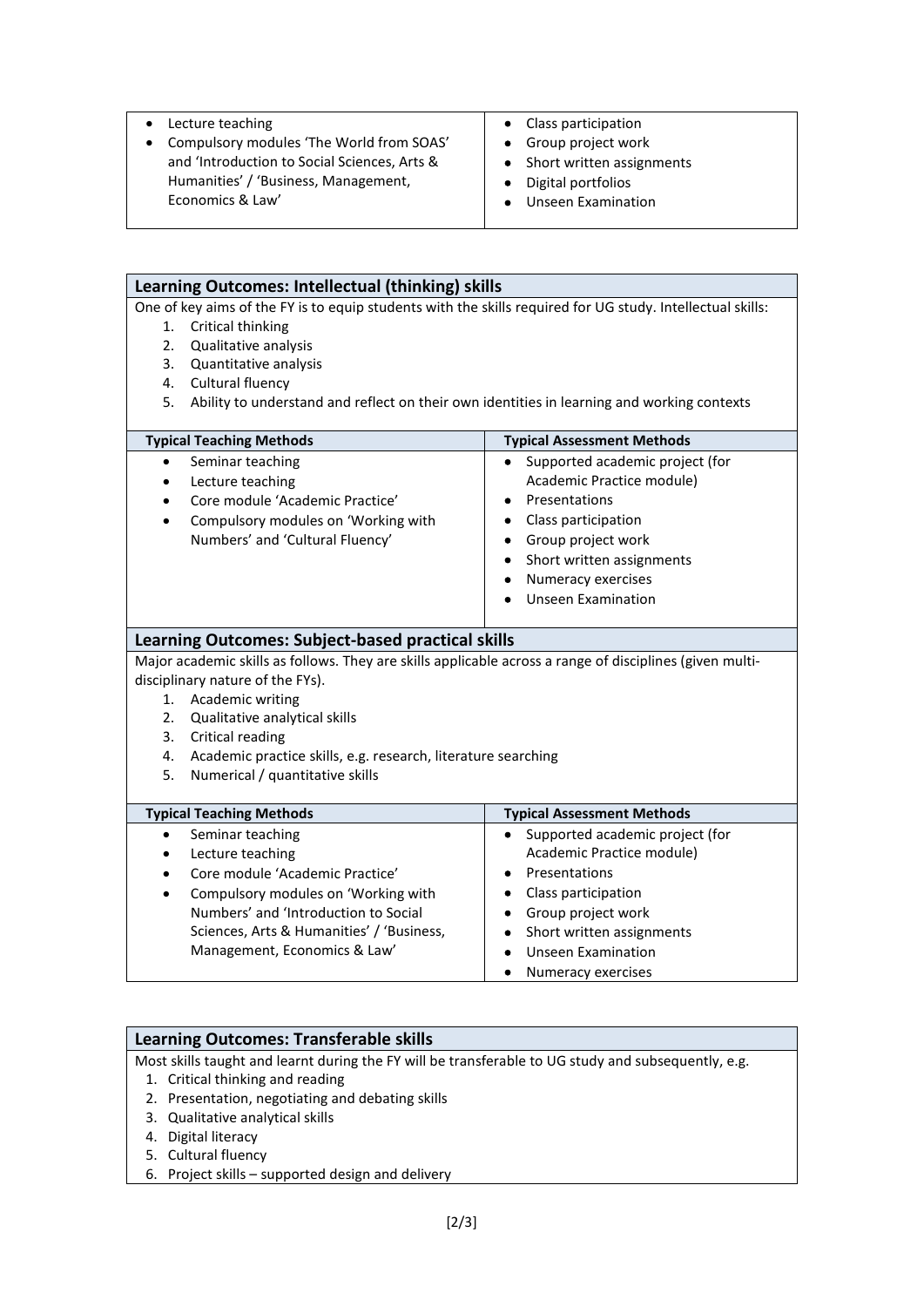7. Communication skills: confidence in communicating clearly, orally and in writing and through other digital means

| <b>Typical Teaching Methods</b>                       | <b>Typical Assessment Methods</b>           |
|-------------------------------------------------------|---------------------------------------------|
| See above                                             | See above                                   |
| Compulsory module on 'Digital Skills &<br>Technology' | Digital technology and media<br>assignments |

#### **Student Support and Guidance**

Academic support for students is provided through the Academic Adviser, who can assist with any academic advice and support with any academic and pastoral issues. Students can also refer to the module tutor for academic advice, and also to the Programme convenor, for broader issues which could also be related to nonacademic issues. Student Support Officers in the Department administration will be their first port of call.

The Student Wellbeing Service provides personal 1-1 counselling in addition to group workshops such as mindfulness. The Disability Service includes both physical disabilities and learning support such as Dyslexia. Mental Health Advisors and Mentors.